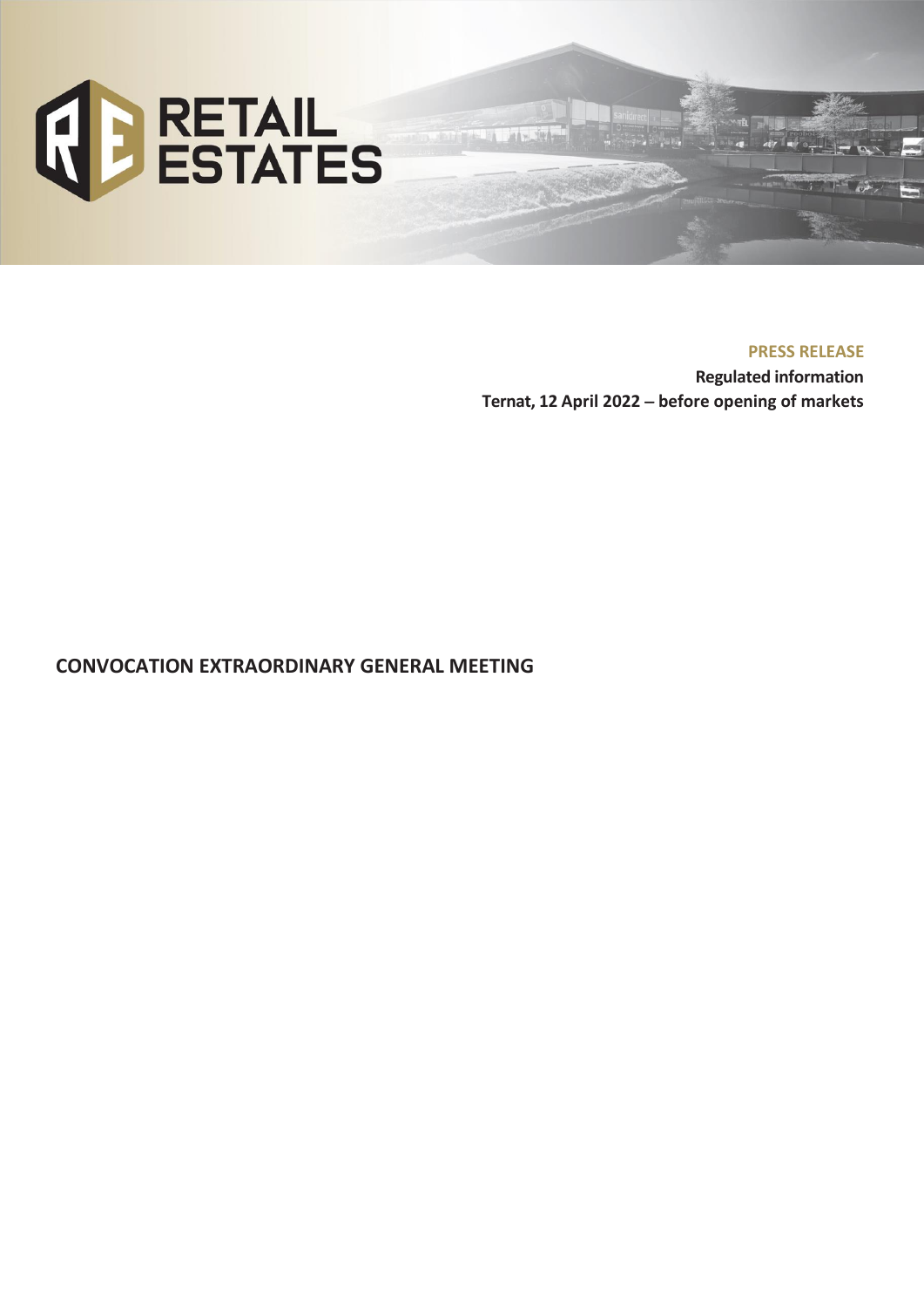## **CONVOCATION EXTRAORDINARY GENERAL MEETING**

This morning, Retail Estates publishes the invitation to the extraordinary general meeting. The shareholders, bondholders, directors and statutory auditor of Retail Estates NV are invited to the extraordinary general meeting on Thursday 12 May 2022 at 11 am at Berquin notarissen, Lloyd Georgelaan 11, 1000 Brussel. Should the attendance quorum not be reached, a second extraordinary general meeting shall take place at the registered office of the company (1740 Ternat, Industrielaan 6) on Wednesday 1 June 2022 at 3 pm.

All documents related to this extraordinary general meeting are available on [the company's website.](https://www.retailestates.com/en/investors/shareholders-agenda/extraordinary-general-meeting)